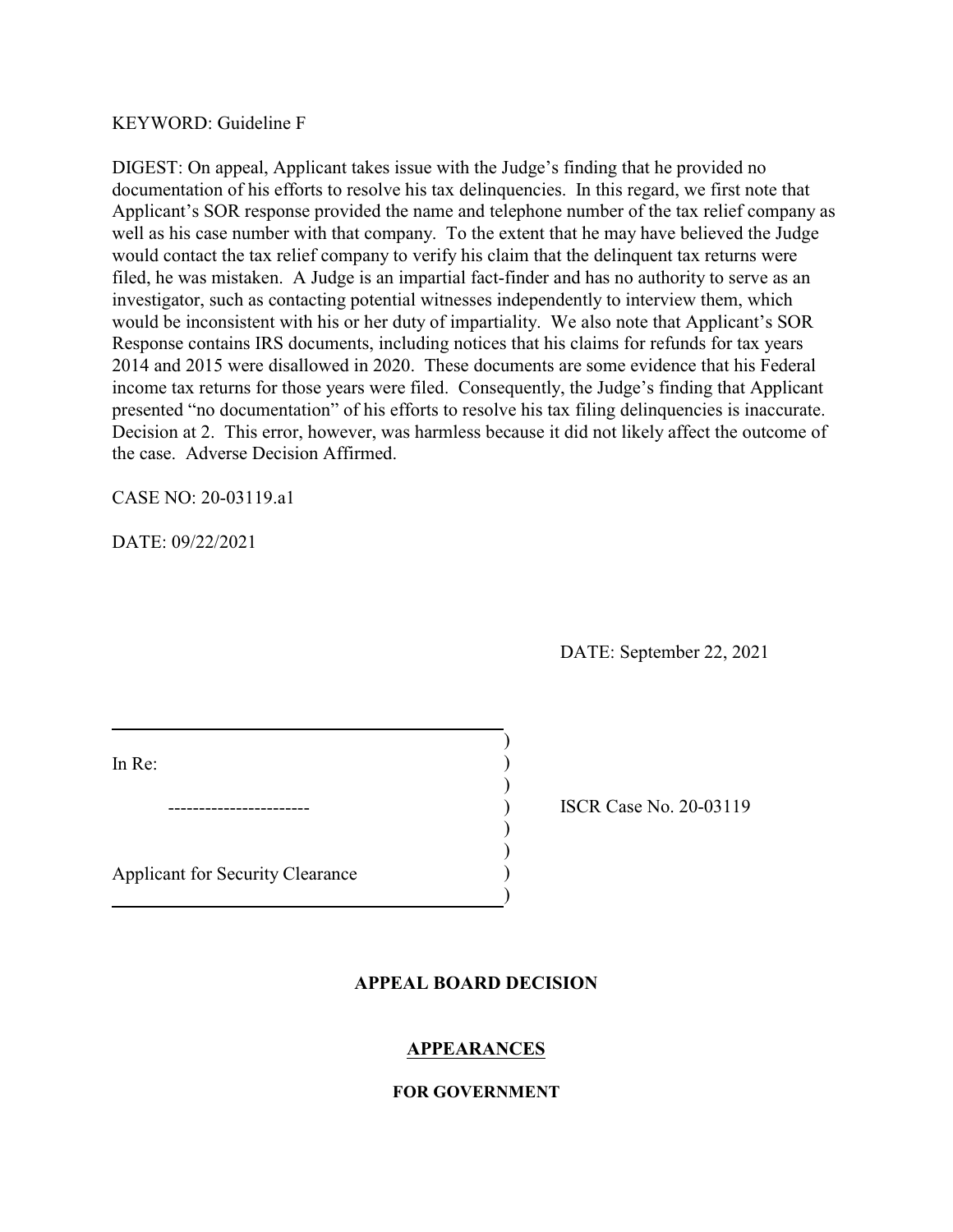## **FOR APPLICANT**  *Pro se*

 The Department of Defense (DoD) declined to grant Applicant a security clearance. On December 7, 2020, DoD issued a statement of reasons (SOR) advising Applicant of the basis for that and Appeals (DOHA) Administrative Judge Marc E. Curry denied Applicant's request for a security decision—security concerns raised under Guideline F (Financial Considerations) of Department of Defense Directive 5220.6 (Jan. 2, 1992, as amended) (Directive). Applicant requested a decision on the written record. On July 21, 2021, after considering the record, Defense Office of Hearings clearance. Applicant appealed pursuant to Directive ¶¶ E3.1.28 and E3.1.30.

 Applicant raised the following issues on appeal: whether the Judge erred in his findings of fact and whether the Judge's adverse decision was arbitrary, capricious, or contrary to law. Consistent with the following, we affirm.

## **The Judge's Findings of Fact and Analysis**

 Applicant is in his fifties and is married with children. He has a bachelor's degree and has been working for a government contractor since 2019. He failed to file his Federal income tax difficulties. He estimated that he owes between \$25,000 and \$70,000 in delinquent taxes and returns for 2012-2018 as required. He attributed this failure to going through unspecified financial indicated he was working with a tax resolution company to resolve his tax delinquencies, but provided no documentation. None of the mitigating conditions apply.

#### **Discussion**

 consideration. The Appeal Board cannot consider new evidence on appeal. Directive ¶ E3.1.29. Applicant's appeal brief contains documents that were not presented to the Judge for

 of his efforts to resolve his tax delinquencies. In this regard, we first note that Applicant's SOR response provided the name and telephone number of the tax relief company as well as his case number with that company. To the extent that he may have believed the Judge would contact the tax relief company to verify his claim that the delinquent tax returns were filed, he was mistaken. A Judge is an impartial fact-finder and has no authorityto serve as an investigator, such as contacting duty of impartiality. *See, e.g.*, ISCR Case No. 16-03709 at 2 (App. Bd. Jul. 2, 2018). We also note that his Federal income tax returns for those years were filed. Consequently, the Judge's finding that On appeal, Applicant takes issue with the Judge's finding that he provided no documentation potential witnesses independently to interview them, which would be inconsistent with his or her that Applicant's SOR Response contains IRS documents, including notices that his claims for refunds for tax years 2014 and 2015 were disallowed in 2020. These documents are some evidence Applicant presented "no documentation" of his efforts to resolve his tax filing delinquencies is